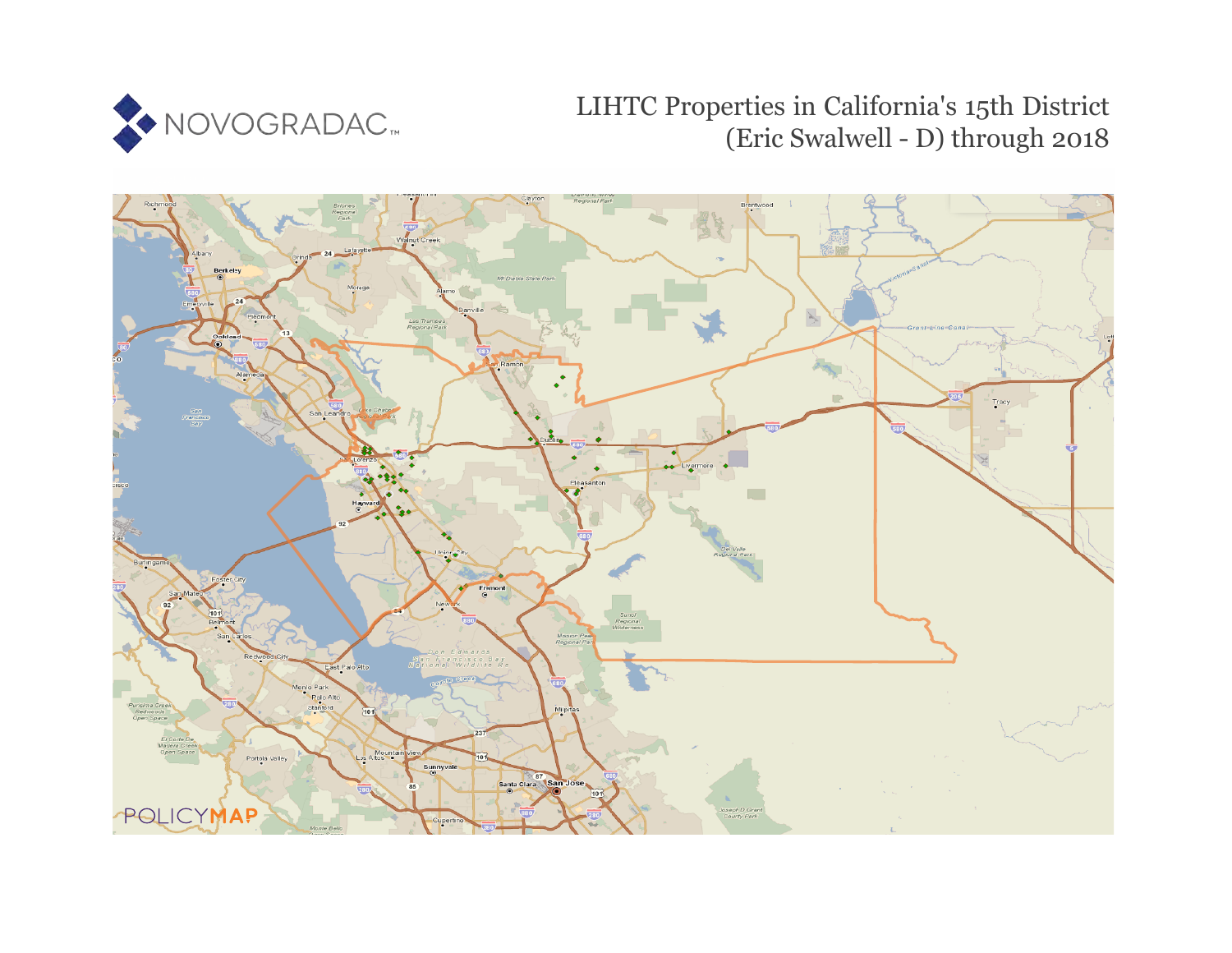| <b>Project Name</b>                                                                            | <b>Address</b>                     | <b>City</b>                | <b>State</b> | <b>Zip Code</b> | Nonprofit<br><b>Sponsor</b> | <b>Allocation</b><br>Year | <b>Annual</b><br><b>Allocated</b><br><b>Amount</b> |                      | <b>Year Placed Construction Type</b><br>in Service | <b>Total</b><br><b>Units</b> | Low<br><b>Income</b><br><b>Units</b> | <b>Rent or</b><br><b>Income</b><br><b>Ceiling</b> | <b>Credit</b><br><b>Percentage</b> | Tax-<br>Exempt<br><b>Bond</b> | <b>HUD Multi-</b><br>Family<br><b>Financing/Rental</b><br><b>Assistance</b> |
|------------------------------------------------------------------------------------------------|------------------------------------|----------------------------|--------------|-----------------|-----------------------------|---------------------------|----------------------------------------------------|----------------------|----------------------------------------------------|------------------------------|--------------------------------------|---------------------------------------------------|------------------------------------|-------------------------------|-----------------------------------------------------------------------------|
| PARK SIERRA AT IRON<br><b>HORSE TRAIL</b>                                                      | 6450<br><b>DOUGHERTY</b><br>RD     | <b>DUBLIN</b>              | CA           | 94568           | $\mathbf{No}$               | 1999                      | \$212,553                                          | 1999                 | New Construction                                   | 283                          | 57                                   | <b>50% AMGI</b>                                   | $30\,\%$ present $\,$ Yes value    |                               |                                                                             |
| <b>GREENBRIAR</b>                                                                              | <b>1490 E GATE</b><br><b>WAY</b>   | <b>PLEASANTON</b>          | CA           | 94566           | No                          | 2002                      | \$123,365                                          | 2002                 | New Construction                                   | 100                          | 20                                   | $50\%$ AMGI                                       | $30\,\%$ present $\,$ Yes value    |                               |                                                                             |
| <b>QUAIL RUN APTS</b>                                                                          |                                    | 1511 163RD AVE SAN LEANDRO | CA           | 94578           | $\mathbf{N}\mathbf{o}$      | 2002                      | \$395,372                                          | 2003                 | Acquisition and Rehab 104                          |                              | 84                                   | 60% AMGI                                          | $30\,\%$ present $\,$ Yes value    |                               |                                                                             |
| <b>STONEY CREEK APTS</b>                                                                       | 5896 E AVE                         | LIVERMORE                  | CA           | 94550           | No                          | 1991                      | \$1,053,259                                        | 1992                 | <b>New Construction</b>                            | 69                           | $\bf{69}$                            | 60% AMGI                                          | $70\,\%$ present $\,$ No value     |                               |                                                                             |
| <b>VILLA SAN RAMON</b>                                                                         | 9199 FIRCREST<br>${\rm LN}$        | <b>SAN RAMON</b>           | ${\rm CA}$   | 94583           | $\rm No$                    | 1990                      | \$102,401                                          | 1992                 | New Construction                                   | 120                          | $\bf 24$                             | $50\%$ AMGI                                       | $70\,\%$ present $\,$ No value     |                               |                                                                             |
| <b>GLEN EDEN</b>                                                                               | 561 A ST                           | <b>HAYWARD</b>             | CA           | 94541           | No                          | 1991                      | \$594,675                                          | 1993                 | New Construction                                   | 36                           | $35\,$                               | 60% AMGI                                          | $70\,\%$ present $\,$ No value     |                               |                                                                             |
| <b>GLEN BERRY</b>                                                                              | <b>625 BERRY AVE HAYWARD</b>       |                            | CA           | 94544           | $\mathbf{No}$               | 1992                      | \$761,442                                          | 1994                 | New Construction                                   | 50                           | 49                                   | 60% AMGI                                          | $70\,\%$ present $\,$ No value     |                               |                                                                             |
| <b>HARRIS COURT</b>                                                                            | 734 HARRIS CT HAYWARD              |                            | CA           | 94544           | $\mathbf{No}$               | 1998                      | \$176,431                                          | 2000                 | Acquisition and Rehab 20                           |                              | $19\,$                               | 60% AMGI                                          | $70\,\%$ present $\,$ No value     |                               |                                                                             |
| <b>OWL'S LANDING</b>                                                                           | 860 HERMAN<br>$\operatorname{AVE}$ | ${\rm LIVERMORE}$          | CA           | 94551           | Yes                         | 1998                      | \$349,187                                          | 2000                 | New Construction                                   | 72                           | 71                                   | 60% AMGI                                          | $30\,\%$ present $\,$ Yes value    |                               |                                                                             |
| EHP ISSEI TERRACE LP $\begin{array}{cc} 200 \text{ FAGUNDES} \\ \text{ST} \end{array}$ HAYWARD |                                    |                            | ${\rm CA}$   | 94544           |                             | Insufficient<br>Data      | $\$0$                                              | Insufficient<br>Data | Not Indicated                                      | 97                           | $\bf{0}$                             |                                                   | Not<br>Indicated                   |                               |                                                                             |
| EHP OLIVE TREE<br>PLAZA LP                                                                     | 671 W A ST                         | HAYWARD                    | CA           | 94541           |                             | Insufficient<br>Data      | \$0                                                | Insufficient<br>Data | Not Indicated                                      | $\bf 6$                      | $\boldsymbol{0}$                     |                                                   | Not<br>Indicated                   |                               |                                                                             |
| OWL S LANDING                                                                                  | 856 HERMAN<br>$\operatorname{AVE}$ | <b>LIVERMORE</b>           | CA           | 94551           |                             | Insufficient<br>Data      | $\$0$                                              | Insufficient<br>Data | Not Indicated                                      | 71                           | $\mathbf 0$                          |                                                   | Not<br>Indicated                   |                               |                                                                             |
| PARK MANOR APTS                                                                                | 24200 SILVA<br>AVE                 | <b>HAYWARD</b>             | ${\rm CA}$   | 94544           | No                          | 2001                      | \$253,187                                          | 2001                 | Acquisition and Rehab 81                           |                              | 80                                   | 60% AMGI                                          | $30\,\%$ present $\,$ Yes value    |                               |                                                                             |

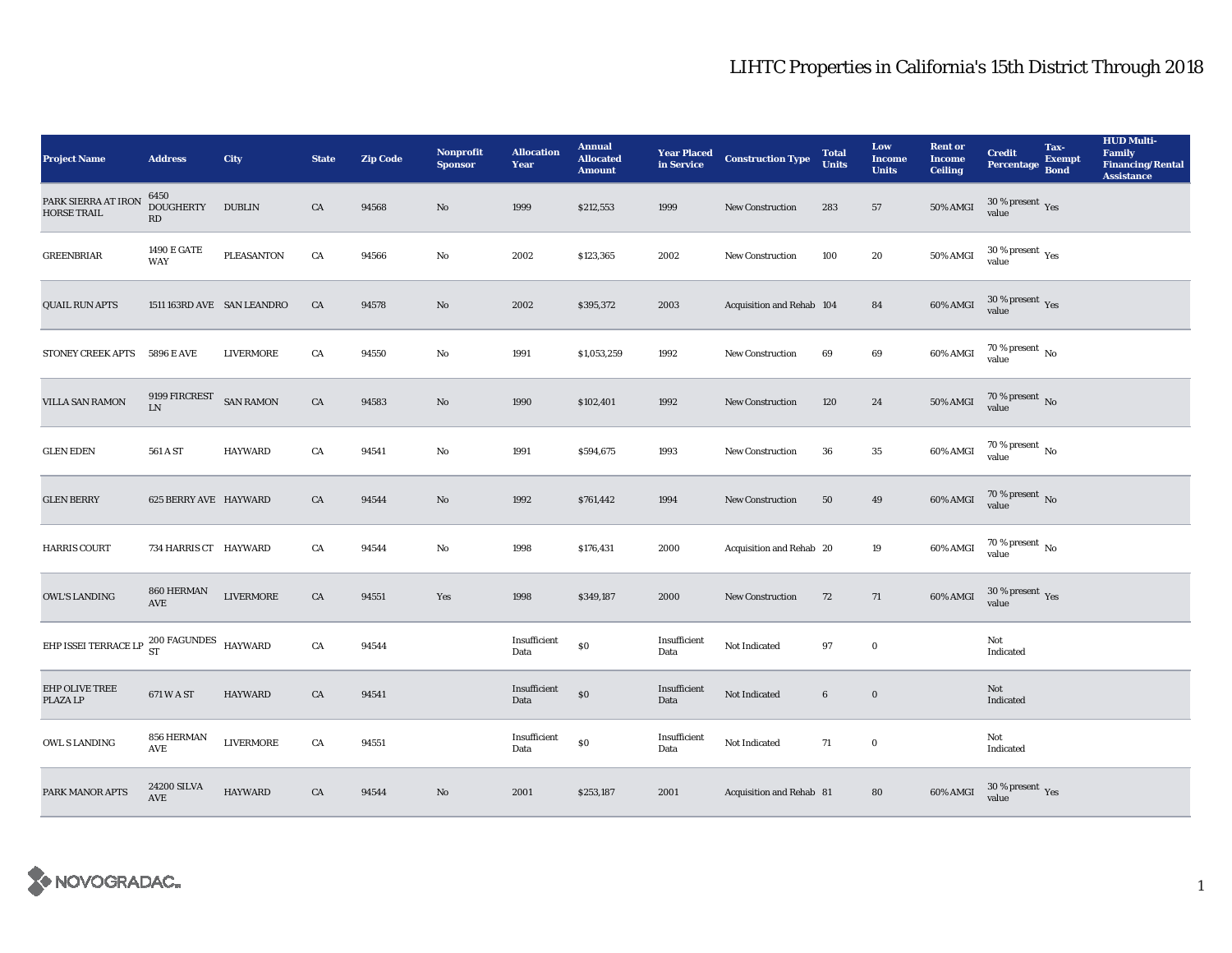| <b>Project Name</b>                        | <b>Address</b>                            | <b>City</b>                            | <b>State</b> | <b>Zip Code</b> | <b>Nonprofit</b><br><b>Sponsor</b> | <b>Allocation</b><br>Year | <b>Annual</b><br><b>Allocated</b><br><b>Amount</b> | <b>Year Placed<br/>in Service</b> | <b>Construction Type</b>  | <b>Total</b><br><b>Units</b> | Low<br><b>Income</b><br><b>Units</b> | <b>Rent or</b><br><b>Income</b><br><b>Ceiling</b> | <b>Credit</b><br><b>Percentage</b>      | Tax-<br>Exempt<br><b>Bond</b> | <b>HUD Multi-</b><br><b>Family</b><br><b>Financing/Rental</b><br><b>Assistance</b> |
|--------------------------------------------|-------------------------------------------|----------------------------------------|--------------|-----------------|------------------------------------|---------------------------|----------------------------------------------------|-----------------------------------|---------------------------|------------------------------|--------------------------------------|---------------------------------------------------|-----------------------------------------|-------------------------------|------------------------------------------------------------------------------------|
| TENNYSON WEST APTS                         | 981 W<br><b>TENNYSON RD</b>               | <b>HAYWARD</b>                         | CA           | 94544           | No                                 | 2001                      | \$331,256                                          | 2001                              | Acquisition and Rehab 96  |                              | 94                                   | 60% AMGI                                          | $30$ % present $\,$ $\rm Yes$<br>value  |                               |                                                                                    |
| PICKERING PLACE                            | $20\,\rm{W}$ PICKERING AVE $\rm{FREMONT}$ |                                        | ${\rm CA}$   | 94536           | No                                 | 1995                      | \$420,653                                          | 1997                              | New Construction          | 43                           | $\bf{42}$                            | 60% AMGI                                          | $70$ % present $\,$ No value            |                               |                                                                                    |
| STROBRIDGE COURT<br><b>APTS</b>            | <b>AVE</b>                                | 21000 WILBEAM CASTRO VALLEY $\quad$ CA |              | 94546           | No                                 | 1995                      | \$982,784                                          | 1997                              | Acquisition and Rehab 97  |                              | 96                                   | 60% AMGI                                          | 70 % present $\,$ No $\,$<br>value      |                               |                                                                                    |
| PROMANADE I                                | 5300 CASE AVE PLEASANTON                  |                                        | CA           | 94566           | $\mathbf{No}$                      | 1997                      | \$181,714                                          | 1997                              | New Construction          | 68                           | $52\,$                               | 60% AMGI                                          | $30\,\%$ present $\,$ Yes value         |                               |                                                                                    |
| PROMANADE II                               | 5300 CASE AVE PLEASANTON                  |                                        | CA           | 94566           | No                                 | 1997                      | \$53,094                                           | 1997                              | New Construction          | 78                           | 16                                   | <b>50% AMGI</b>                                   | $30\,\%$ present $\,$ Yes value         |                               |                                                                                    |
| 331-353 SMALLEY AVE                        | 331 SMALLEY<br>AVE                        | <b>HAYWARD</b>                         | CA           | 94541           | No                                 | 1987                      | \$7,800                                            | 1987                              | Acquisition and Rehab 8   |                              | $8\phantom{.}$                       | 60% AMGI                                          | $70$ % present $\,$ No value            |                               |                                                                                    |
| <b>CYPRESS GLEN</b>                        | 25100 CYPRESS HAYWARD<br>AVE              |                                        | ${\rm CA}$   | 94544           | No                                 | 1987                      | \$59,511                                           | 1987                              | New Construction          | 54                           | 27                                   | 60% AMGI                                          | 70 % present $\,$ No $\,$<br>value      |                               |                                                                                    |
| <b>MAYTEN MANOR</b><br><b>SENIOR APTS</b>  | <b>24000 SECOND</b><br>ST                 | HAYWARD                                | CA           | 94541           | No                                 | 1987                      | \$161,766                                          | 1987                              | New Construction          | 45                           | 25                                   | 60% AMGI                                          | $70\,\%$ present $\,$ No value          |                               |                                                                                    |
| <b>RIDGEVIEW</b><br>COMMONS                | 5130 CASE AVE PLEASANTON                  |                                        | ${\rm CA}$   | 94566           | No                                 | 1989                      | \$617,802                                          | 1989                              | Acquisition and Rehab 200 |                              | 200                                  | 60% AMGI                                          | $70$ % present $\,$ No value            |                               |                                                                                    |
| TYRRELL TERRACE                            | $26898$ TYRRELL $\,$ HAYWARD<br>AVE       |                                        | ${\rm CA}$   | 94544           | No                                 | 1988                      | \$125,706                                          | 1989                              | Acquisition and Rehab 27  |                              | 27                                   | <b>50% AMGI</b>                                   | $70\,\%$ present $\,$ No value          |                               |                                                                                    |
| <b>BERMUDA GARDENS</b><br><b>APTS</b>      | 1475 167TH AVE SAN LEANDRO                |                                        | ${\rm CA}$   | 94578           | No                                 | 1996                      | \$86,035                                           | 1998                              | Acquisition and Rehab 80  |                              | $\bf 79$                             | 60% AMGI                                          | $30\,\%$ present $\,\mathrm{Yes}$ value |                               |                                                                                    |
| <b>VINTAGE COURT</b><br><b>SENIOR APTS</b> | 2499 DECOTO<br>RD                         | UNION CITY                             | CA           | 94587           | No                                 | 1999                      | \$321,563                                          | 1998                              | New Construction          | 125                          | 124                                  | 60% AMGI                                          | $30\,\%$ present $\,$ Yes value         |                               |                                                                                    |
| <b>WICKLOW SQUARE</b><br>APTS              | 7606 AMADOR<br><b>VALLEY BLVD</b>         | <b>DUBLIN</b>                          | CA           | 94568           | No                                 | 2003                      | \$792,160                                          | 2005                              | <b>New Construction</b>   | 54                           | 53                                   | 60% AMGI                                          | 70 % present $\,$ No $\,$<br>value      |                               |                                                                                    |

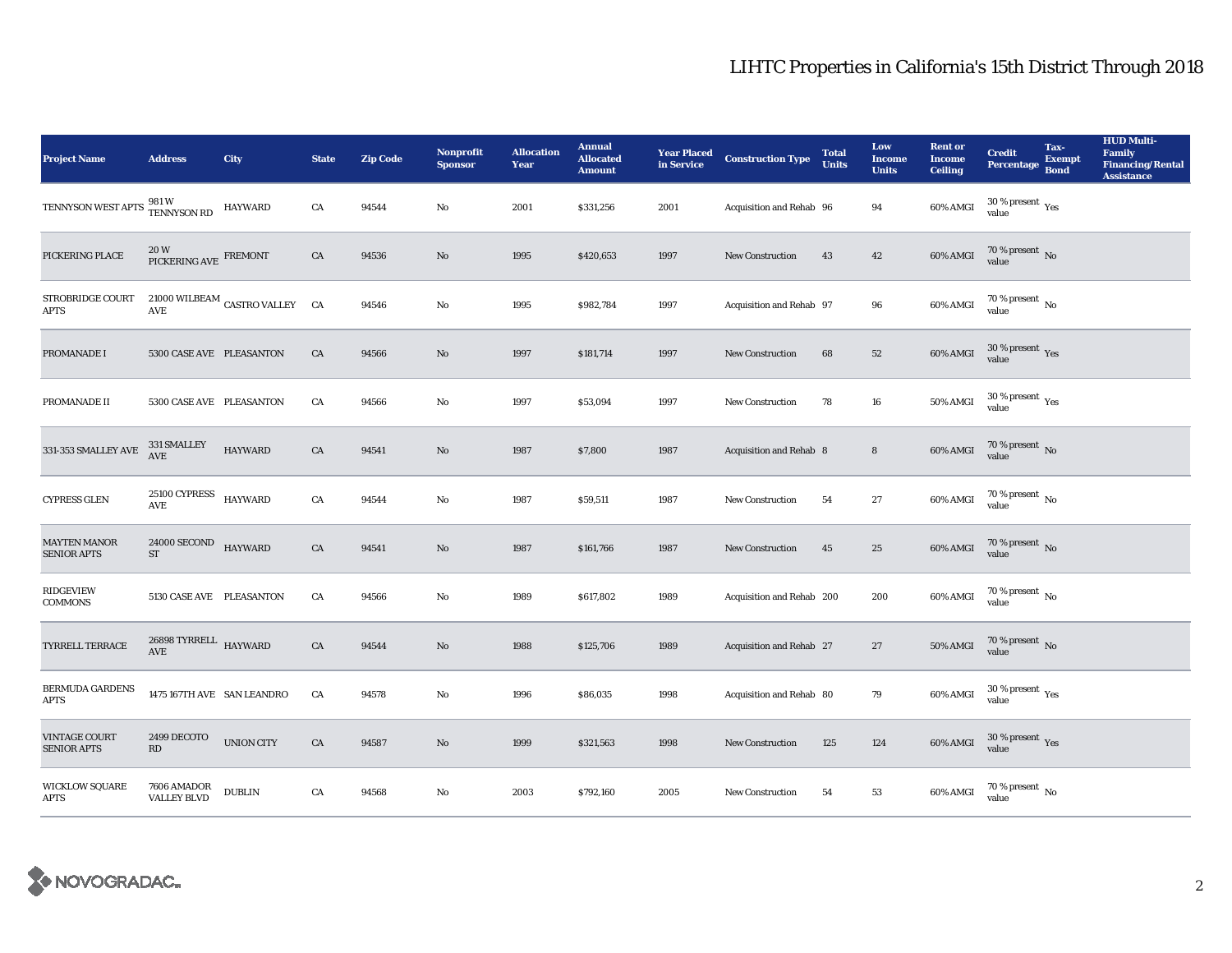| <b>Project Name</b>                                               | <b>Address</b>                                      | City              | <b>State</b> | <b>Zip Code</b> | <b>Nonprofit</b><br><b>Sponsor</b> | <b>Allocation</b><br>Year | <b>Annual</b><br><b>Allocated</b><br><b>Amount</b> | in Service | <b>Year Placed Construction Type</b> | <b>Total</b><br><b>Units</b> | Low<br><b>Income</b><br><b>Units</b> | <b>Rent or</b><br><b>Income</b><br><b>Ceiling</b> | <b>Credit</b><br>Percentage               | Tax-<br><b>Exempt</b><br><b>Bond</b> | <b>HUD Multi-</b><br><b>Family</b><br><b>Financing/Rental</b><br><b>Assistance</b> |
|-------------------------------------------------------------------|-----------------------------------------------------|-------------------|--------------|-----------------|------------------------------------|---------------------------|----------------------------------------------------|------------|--------------------------------------|------------------------------|--------------------------------------|---------------------------------------------------|-------------------------------------------|--------------------------------------|------------------------------------------------------------------------------------|
| PORTOLA MEADOWS                                                   | 1160 PORTOLA<br>MEADOWS RD                          | <b>LIVERMORE</b>  | CA           | 94551           | $\mathbf{N}\mathbf{o}$             | 1990                      | \$87,575                                           | 1990       | <b>New Construction</b>              | 176                          | ${\bf 36}$                           | <b>50% AMGI</b>                                   | 70 % present $\,$ No $\,$<br>value        |                                      |                                                                                    |
| <b>ALICE STREET APTS</b>                                          | 22814 ALICE ST HAYWARD                              |                   | CA           | 94541           | $\mathbf{No}$                      | 1988                      | \$8,435                                            | 1990       | Acquisition and Rehab 10             |                              | $10\,$                               | 60% AMGI                                          | $70$ % present $\,$ No value              |                                      |                                                                                    |
| <b>HUNTWOOD</b><br><b>COMMONS</b>                                 | 27901<br><b>HUNTWOOD</b><br>AVE                     | HAYWARD           | CA           | 94544           | $\mathbf{N}\mathbf{o}$             | 1988                      | \$119,572                                          | 1990       | Acquisition and Rehab 40             |                              | 40                                   | 60% AMGI                                          | $70$ % present $\,$ No value              |                                      |                                                                                    |
| VALOR CROSSING (FKA<br><b>DUBLIN FAMILY</b><br><b>APARTMENTS)</b> | <b>7500 SAINT</b><br>PATRICK WAY                    | <b>DUBLIN</b>     | CA           | 94568           | No                                 | 2015                      | \$874,638                                          | 2016       | <b>New Construction</b>              | 66                           | 65                                   | 60% AMGI                                          | 30 % present<br>value                     |                                      | Yes                                                                                |
| <b>HAYWARD FOUR</b><br><b>SCATTERED-SITE</b>                      | 742 HARRIS<br>COURT                                 | <b>HAYWARD</b>    | CA           | 94541           | $\mathbf{N}\mathbf{o}$             | 2015                      | \$1,352,315                                        | 2017       | Acquisition and Rehab 118            |                              | 105                                  | 60% AMGI                                          | 30 % present<br>value                     |                                      | Yes                                                                                |
| <b>MISSION GATEWAY</b>                                            | 33155 MISSION<br><b>BLVD</b>                        | <b>UNION CITY</b> | ${\rm CA}$   | 94587           | No                                 | 2003                      | \$1,400,908                                        | 2006       | New Construction                     | 121                          | 120                                  | $60\%$ AMGI                                       | $30\,\%$ present $\,$ $\rm{Yes}$<br>value |                                      |                                                                                    |
| LORENZO CREEK APTS 22198 CTR ST                                   |                                                     | CASTRO VALLEY CA  |              | 94546           | $\mathbf{N}\mathbf{o}$             | 2003                      | \$373,881                                          | 2006       | New Construction                     | 28                           | $\bf 27$                             | 60% AMGI                                          | $30\,\%$ present $\,\mathrm{Yes}$ value   |                                      |                                                                                    |
| SARA CONNER COURT                                                 | $32520\ \mbox{PULASKI}\ \,$ HAYWARD DR              |                   | CA           | 94544           | Yes                                | 2004                      | \$862,750                                          | 2006       | <b>New Construction</b>              | 57                           | 56                                   | 60% AMGI                                          | $70$ % present $\,$ No $\,$<br>value      |                                      |                                                                                    |
| LORD TENNYSON APTS 2191 W<br>TENNYSON RD                          |                                                     | HAYWARD           | CA           | 94545           | $\mathbf{N}\mathbf{o}$             | 2004                      | \$1,103,394                                        | 2006       | Acquisition and Rehab 252            |                              | 249                                  | 60% AMGI                                          | $30\,\%$ present $\,\mathrm{Yes}$ value   |                                      |                                                                                    |
| <b>HAYWARD SENIOR</b><br><b>APTS</b>                              | <b>22084 ARBOR</b><br>$\operatorname{\mathsf{AVE}}$ | <b>HAYWARD</b>    | ${\rm CA}$   | 94541           | $\rm No$                           | 2005                      | \$894,168                                          | 2006       | <b>New Construction</b>              | 151                          | 150                                  | 60% AMGI                                          | $30\,\%$ present $\,$ $\rm{Yes}$<br>value |                                      |                                                                                    |
| JOSEPHINE LUM<br>LODGE                                            | 2747 OLIVER DR HAYWARD                              |                   | CA           | 94545           | $\mathbf{N}\mathbf{o}$             | 2005                      | \$839,488                                          | 2006       | Acquisition and Rehab 150            |                              | 148                                  | 60% AMGI                                          | $30\,\%$ present $\,$ Yes value           |                                      |                                                                                    |
| <b>DUBLIN</b>                                                     | 3115 FINNIAN<br><b>WAY</b>                          | <b>DUBLIN</b>     | CA           | 94568           | $\mathbf{No}$                      | 2003                      | \$1,181,027                                        | 2006       | New Construction                     | 322                          | 162                                  | 60% AMGI                                          | $30\,\%$ present $\,\mathrm{Yes}$ value   |                                      |                                                                                    |
| <b>FAIRWAY FAMILY</b><br><b>APTS</b>                              | 4161 KEEGAN ST DUBLIN                               |                   | CA           | 94568           | $\rm No$                           | 2003                      | \$1,420,286                                        | 2006       | <b>New Construction</b>              | 304                          | 153                                  | 60% AMGI                                          | $30\,\%$ present $\,$ $\rm Yes$<br>value  |                                      |                                                                                    |

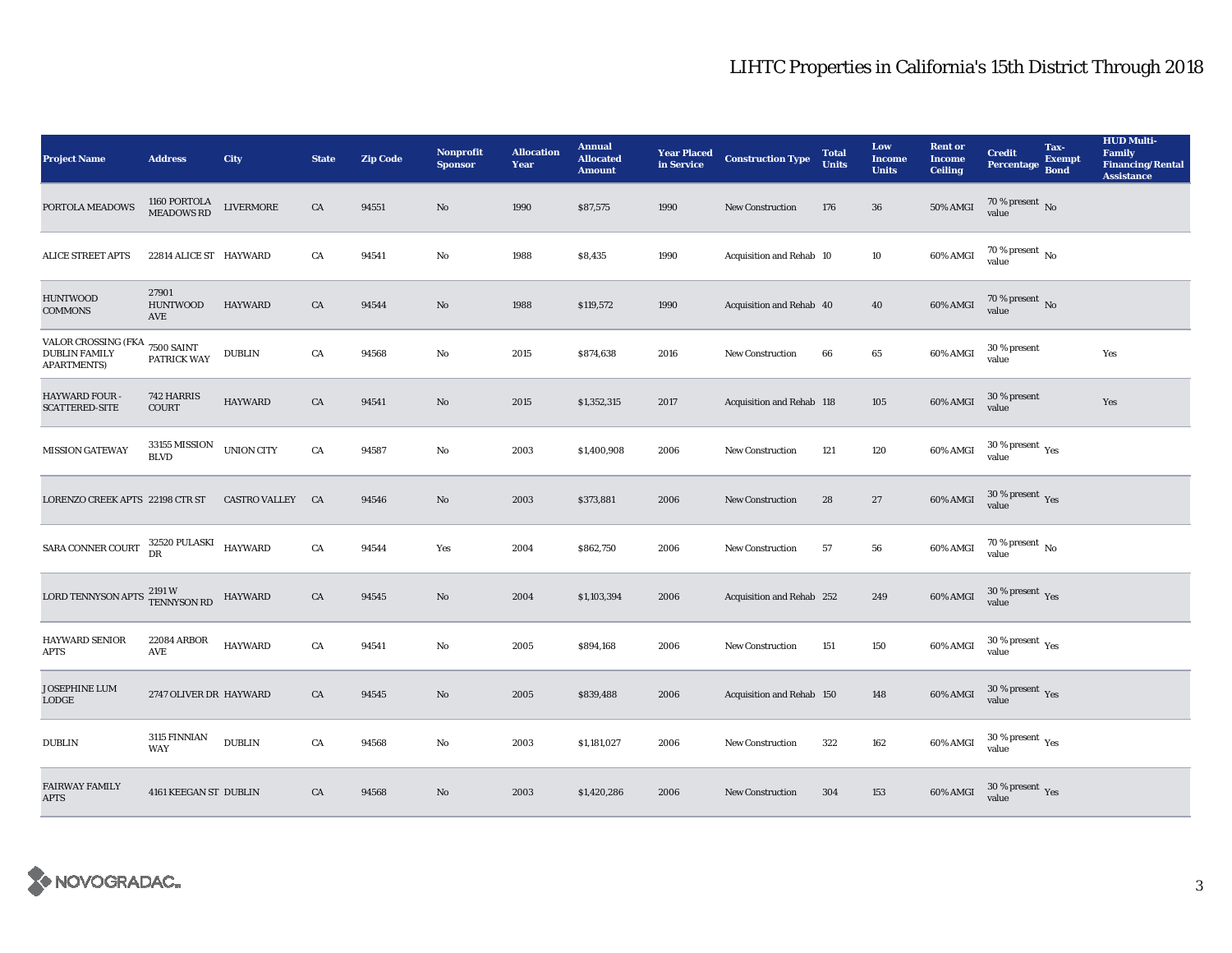| <b>Project Name</b>                                                        | <b>Address</b>                                     | City              | <b>State</b> | <b>Zip Code</b> | <b>Nonprofit</b><br><b>Sponsor</b> | <b>Allocation</b><br>Year | <b>Annual</b><br><b>Allocated</b><br><b>Amount</b> | <b>Year Placed</b><br>in Service | <b>Construction Type</b>  | <b>Total</b><br><b>Units</b> | Low<br><b>Income</b><br><b>Units</b> | <b>Rent or</b><br><b>Income</b><br><b>Ceiling</b> | <b>Credit</b><br>Percentage                   | Tax-<br><b>Exempt</b><br><b>Bond</b> | <b>HUD Multi-</b><br><b>Family</b><br><b>Financing/Rental</b><br><b>Assistance</b> |
|----------------------------------------------------------------------------|----------------------------------------------------|-------------------|--------------|-----------------|------------------------------------|---------------------------|----------------------------------------------------|----------------------------------|---------------------------|------------------------------|--------------------------------------|---------------------------------------------------|-----------------------------------------------|--------------------------------------|------------------------------------------------------------------------------------|
| MAPLE SQUARE APT<br><b>HOMES</b>                                           | 4163 BAINE AVE FREMONT                             |                   | CA           | 94536           | No                                 | 2004                      | \$1,555,259                                        | 2006                             | <b>New Construction</b>   | 132                          | 130                                  | 60% AMGI                                          | $30$ % present $\rm \gamma_{\rm PS}$<br>value |                                      |                                                                                    |
| <b>CAMELLIA PLACE</b><br>(DUBLIN)                                          | 5450 DE<br><b>MARCUS BLVD</b>                      | <b>DUBLIN</b>     | CA           | 94568           | No                                 | 2004                      | \$1,433,585                                        | 2007                             | <b>New Construction</b>   | 112                          | 111                                  | 60% AMGI                                          | $30\,\%$ present $\,$ Yes value               |                                      |                                                                                    |
| <b>HERITAGE ESTATES</b><br><b>SENIOR APTS</b>                              | $800\,\mathrm{E}\,\mathrm{STANLEY}$<br><b>BLVD</b> | <b>LIVERMORE</b>  | CA           | 94550           | $\mathbf{No}$                      | 2005                      | \$342,302                                          | 2007                             | <b>New Construction</b>   | 130                          | ${\bf 55}$                           | 60% AMGI                                          | $30$ % present $\,$ $\rm Yes$<br>value        |                                      |                                                                                    |
| <b>SIENA POINTE APTS</b>                                                   | 22842<br><b>VERMONT ST</b>                         | <b>HAYWARD</b>    | CA           | 94541           | No                                 | 2006                      | \$631,390                                          | 2007                             | Acquisition and Rehab 109 |                              | $\bf{99}$                            | 60% AMGI                                          | $30\,\%$ present $\,$ Yes value               |                                      |                                                                                    |
| STATION CENTER<br><b>PHASE I</b>                                           | 34888 11TH ST UNION CITY                           |                   | CA           | 94587           | Yes                                | 2009                      | \$1,155,957                                        | 2011                             | <b>New Construction</b>   | 99                           | 99                                   | $60\%$ AMGI                                       | $30\,\%$ present $\,$ Yes value               |                                      |                                                                                    |
| VALLEY VISTA SENIOR<br>HOUSING                                             | 20503 SAN<br>RAMON VALLEY SAN RAMON<br><b>BLVD</b> |                   | CA           | 94583           |                                    | 2009                      | \$1,190,802                                        | 2011                             | <b>New Construction</b>   | 105                          | 104                                  | 60% AMGI                                          | $30\,\%$ present $\,$ Yes value               |                                      |                                                                                    |
| COTTONWOOD PLACE                                                           | 3701 PERALTA<br><b>BLVD</b>                        | <b>FREMONT</b>    | ${\rm CA}$   | 94536           | Yes                                | 2010                      | \$816,196                                          | 2012                             | <b>New Construction</b>   | 97                           | 97                                   | 60% AMGI                                          | $30\,\%$ present $\,$ $\rm Yes$<br>value      |                                      | Yes                                                                                |
| <b>STATION CENTER</b><br>PHASE II                                          | 34888 11TH ST UNION CITY                           |                   | CA           | 94587           | Yes                                | 2010                      | \$1,427,711                                        | 2012                             | <b>New Construction</b>   | 56                           | ${\bf 56}$                           | 60% AMGI                                          | $70$ % present $\,$ No value                  |                                      | Yes                                                                                |
| <b>CARMEN AVENUE</b><br><b>APTS</b>                                        | 2891 CARMEN<br>AVE                                 | ${\rm LIVERMORE}$ | CA           | 94550           |                                    | 2006                      | \$438,752                                          | 2008                             | New Construction          | 30                           | $\bf 29$                             | 60% AMGI                                          | $30\,\%$ present $\,$ $\rm Yes$<br>value      |                                      |                                                                                    |
| <b>HAYWARD SENIOR</b><br>HOUSING                                           | 568 C ST                                           | <b>HAYWARD</b>    | CA           | 94541           | Yes                                | 2006                      | \$930,588                                          | 2008                             | <b>New Construction</b>   | 60                           | 59                                   | 60% AMGI                                          | $70\,\%$ present $\,$ No value                |                                      |                                                                                    |
| <b>LOS ROBLES APTS</b><br>(UNION CITY)                                     | 32300<br>ALMADEN BLVD UNION CITY                   |                   | CA           | 94587           | Yes                                | 2011                      | \$735,184                                          | 2012                             | Acquisition and Rehab 124 |                              | 118                                  | 60% AMGI                                          | $30\,\%$ present $\,$ $\rm Yes$<br>value      |                                      | Yes                                                                                |
| <b>WEXFORD WAY &amp;</b><br><b>CARLOW COURT AT</b><br><b>EMERALD VISTA</b> | $6900\,\mathrm{MARIPOSA}$ DUBLIN<br>CIR            |                   | CA           | 94568           | Yes                                | 2010                      | \$1,726,777                                        | 2012                             | <b>New Construction</b>   | 180                          | 178                                  | 60% AMGI                                          | $30\,\%$ present $\,$ Yes value               |                                      | $\mathbf{No}$                                                                      |
| HIGHLANDS POINT<br>APTS                                                    | 2311 IVY HILL<br><b>WAY</b>                        | <b>SAN RAMON</b>  | CA           | 94582           | Yes                                | 2010                      | \$344,121                                          | 2012                             | <b>New Construction</b>   | 293                          | 60                                   | 50% AMGI                                          | $30\,\%$ present $\,$ $\rm Yes$<br>value      |                                      | No                                                                                 |

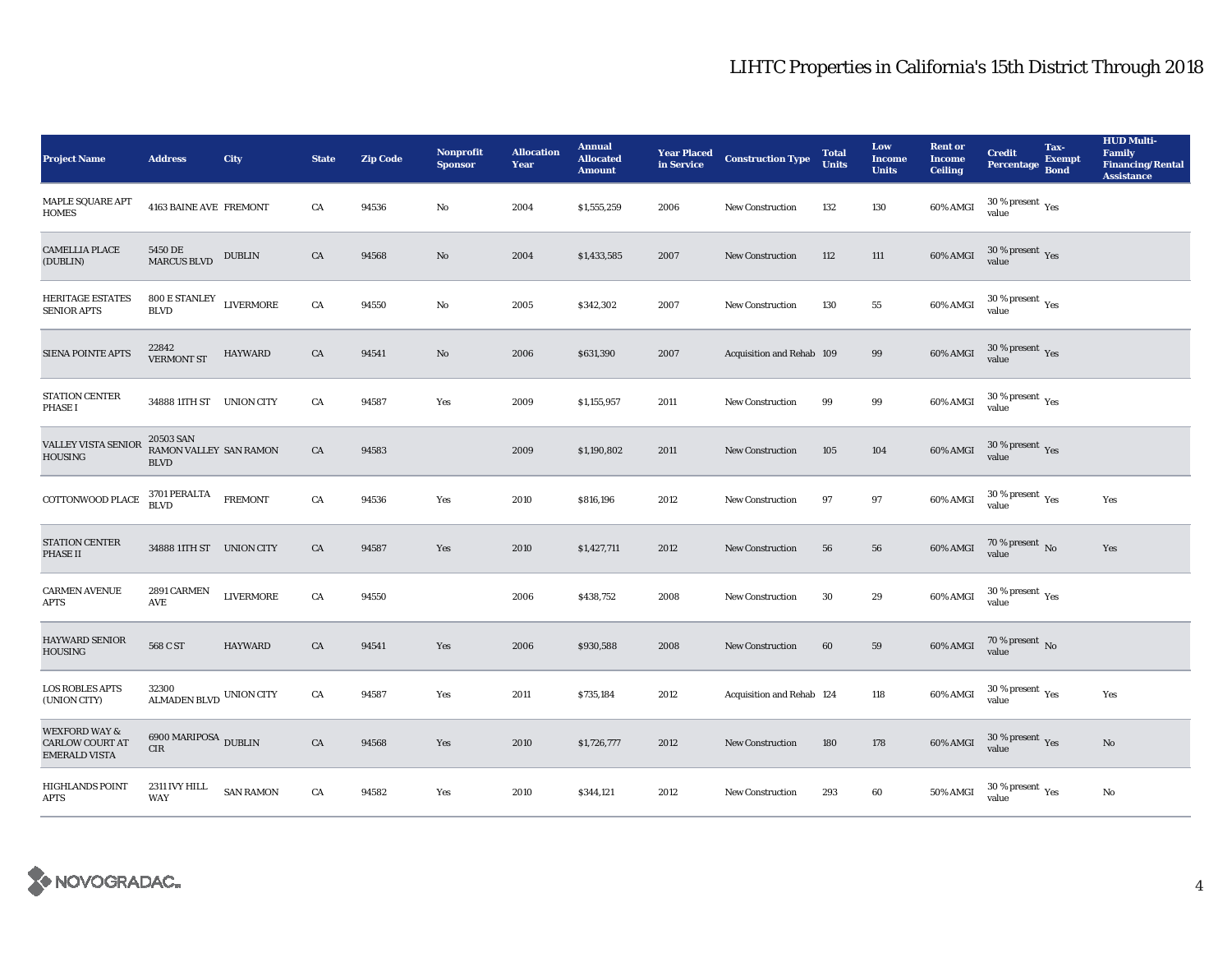| <b>Project Name</b>                                                            | <b>Address</b>                                        | City           | <b>State</b> | <b>Zip Code</b> | <b>Nonprofit</b><br><b>Sponsor</b> | <b>Allocation</b><br>Year | <b>Annual</b><br><b>Allocated</b><br><b>Amount</b> | <b>Year Placed<br/>in Service</b> | <b>Construction Type</b>  | <b>Total</b><br><b>Units</b> | Low<br><b>Income</b><br><b>Units</b> | <b>Rent or</b><br><b>Income</b><br><b>Ceiling</b> | <b>Credit</b><br><b>Percentage</b>              | Tax-<br><b>Exempt</b><br><b>Bond</b> | <b>HUD Multi-</b><br><b>Family</b><br><b>Financing/Rental</b><br><b>Assistance</b> |
|--------------------------------------------------------------------------------|-------------------------------------------------------|----------------|--------------|-----------------|------------------------------------|---------------------------|----------------------------------------------------|-----------------------------------|---------------------------|------------------------------|--------------------------------------|---------------------------------------------------|-------------------------------------------------|--------------------------------------|------------------------------------------------------------------------------------|
| KENT GARDEN SENIOR $\,$ 16450 KENT AVE $\,$ SAN LORENZO $\,$<br><b>HOUSING</b> |                                                       |                | ${\rm CA}$   | 94580           |                                    | 2006                      | \$727,183                                          | 2008                              | <b>New Construction</b>   | 84                           | ${\bf 83}$                           | 60% AMGI                                          | 30 % present $\,$ $\rm Yes$<br>value            |                                      |                                                                                    |
| <b>SAKLAN FAMILY</b><br>HOUSING                                                | 1401 N LN                                             | <b>HAYWARD</b> | CA           | 94545           |                                    | 2006                      | \$970,869                                          | 2008                              | New Construction          | 78                           | 77                                   | 60% AMGI                                          | $30\,\%$ present $\,$ Yes value                 |                                      |                                                                                    |
| <b>MAJESTIC</b>                                                                | 951 TORRANO<br>AVE                                    | <b>HAYWARD</b> | CA           | 94542           |                                    | 2007                      | \$466,455                                          | 2008                              | Acquisition and Rehab 81  |                              | 80                                   | 60% AMGI                                          | $30\,\%$ present $\,$ Yes value                 |                                      |                                                                                    |
| <b>VILLA SPRINGS</b>                                                           | 22328 S<br><b>GARDEN AVE</b>                          | <b>HAYWARD</b> | CA           | 94541           | No                                 | 2008                      | \$361,048                                          | 2008                              | Acquisition and Rehab 66  |                              | 65                                   | 60% AMGI                                          | $30\,\%$ present $\,$ $\rm Yes$<br>value        |                                      | No                                                                                 |
| <b>ASHLAND VILLAGE</b><br><b>APTS</b>                                          | 1300<br>KENTWOOD LN SAN LEANDRO                       |                | CA           | 94578           | Yes                                | 2008                      | \$963,071                                          | 2009                              | Acquisition and Rehab 142 |                              | 140                                  | 60% AMGI                                          | $30\,\%$ present $\,$ Yes value                 |                                      |                                                                                    |
| <b>HERITAGE ESTATES</b><br><b>RETIREMENT</b><br><b>COMMUNITY</b>               | $900\,\mathrm{E\,STANLEY}$ LIVERMORE<br><b>BLVD</b>   |                | CA           | 94550           | No                                 | 2001                      | \$422,516                                          | 2004                              | New Construction          | 250                          | $103\,$                              | 60% AMGI                                          | $30\,\%$ present $\,\mathrm{Yes}$ value         |                                      |                                                                                    |
| MUIRLANDS AT<br><b>WINDEMERE APTS</b>                                          | 1108<br>CRESTFIELD DR SAN RAMON                       |                | ${\rm CA}$   | 94582           | $\mathbf{N}\mathbf{o}$             | 2003                      | \$2,265,742                                        | 2005                              | <b>New Construction</b>   | 350                          | 349                                  | 60% AMGI                                          | $30\,\%$ present $\,$ Yes value                 |                                      |                                                                                    |
| <b>GARDENS AT</b><br><b>IRONWOOD SENIOR</b><br><b>APTS</b>                     | 3431<br>CORNERSTONE PLEASANTON<br>CT                  |                | CA           | 94566           | No                                 | 2003                      | \$819,050                                          | 2005                              | <b>New Construction</b>   | 172                          | $138\,$                              | 60% AMGI                                          | $30\,\%$ present $\,\mathrm{Yes}$ value         |                                      |                                                                                    |
| <b>EC MAGNOLIA</b>                                                             | $22880\,{\rm WATKINS}$ HAYWARD<br>$\operatorname{ST}$ |                | CA           | 94541           | Yes                                | 2012                      | \$124,913                                          | 2013                              | Acquisition and Rehab 21  |                              | ${\bf 20}$                           | 60% AMGI                                          | $30\,\%$ present $\,$ Yes value                 |                                      | Yes                                                                                |
| <b>EDEN HOUSE</b><br><b>APARTMENTS</b>                                         | 1601 165TH AVE SAN LEANDRO                            |                | CA           | 94578           | Yes                                | 2013                      | \$651,723                                          | 2014                              | Acquisition and Rehab 116 |                              | 103                                  | 60% AMGI                                          | $30\,\%$ present $\rm\thinspace_{Yes}$<br>value |                                      | No                                                                                 |
| EDEN ISSEI TERRACE                                                             | $200\ \mbox{FAGUNDES}\ \mbox{HAYWARD}$                |                | ${\rm CA}$   | 94544           | Yes                                | 2012                      | \$660,393                                          | 2014                              | New Construction          | 100                          | 98                                   | 60% AMGI                                          | $30\,\%$ present $\,\mathrm{Yes}$ value         |                                      | Yes                                                                                |
| MONTGOMERY PLAZA MONTGOMERY HAYWARD                                            | 21659<br><b>AVENUE</b>                                |                | CA           | 94541           | Yes                                | 2013                      | \$311,904                                          | 2014                              | Acquisition and Rehab 50  |                              | $\bf 49$                             | 60% AMGI                                          | $30\,\%$ present $\,$ $\rm Yes$<br>value        |                                      | Yes                                                                                |
| <b>OLIVE TREE PLAZA</b>                                                        | 671 W. A STREET HAYWARD                               |                | CA           | 94541           | Yes                                | 2012                      | \$170,710                                          | 2014                              | Acquisition and Rehab 26  |                              | 25                                   | 60% AMGI                                          | $30\,\%$ present $\,$ Yes value                 |                                      | Yes                                                                                |